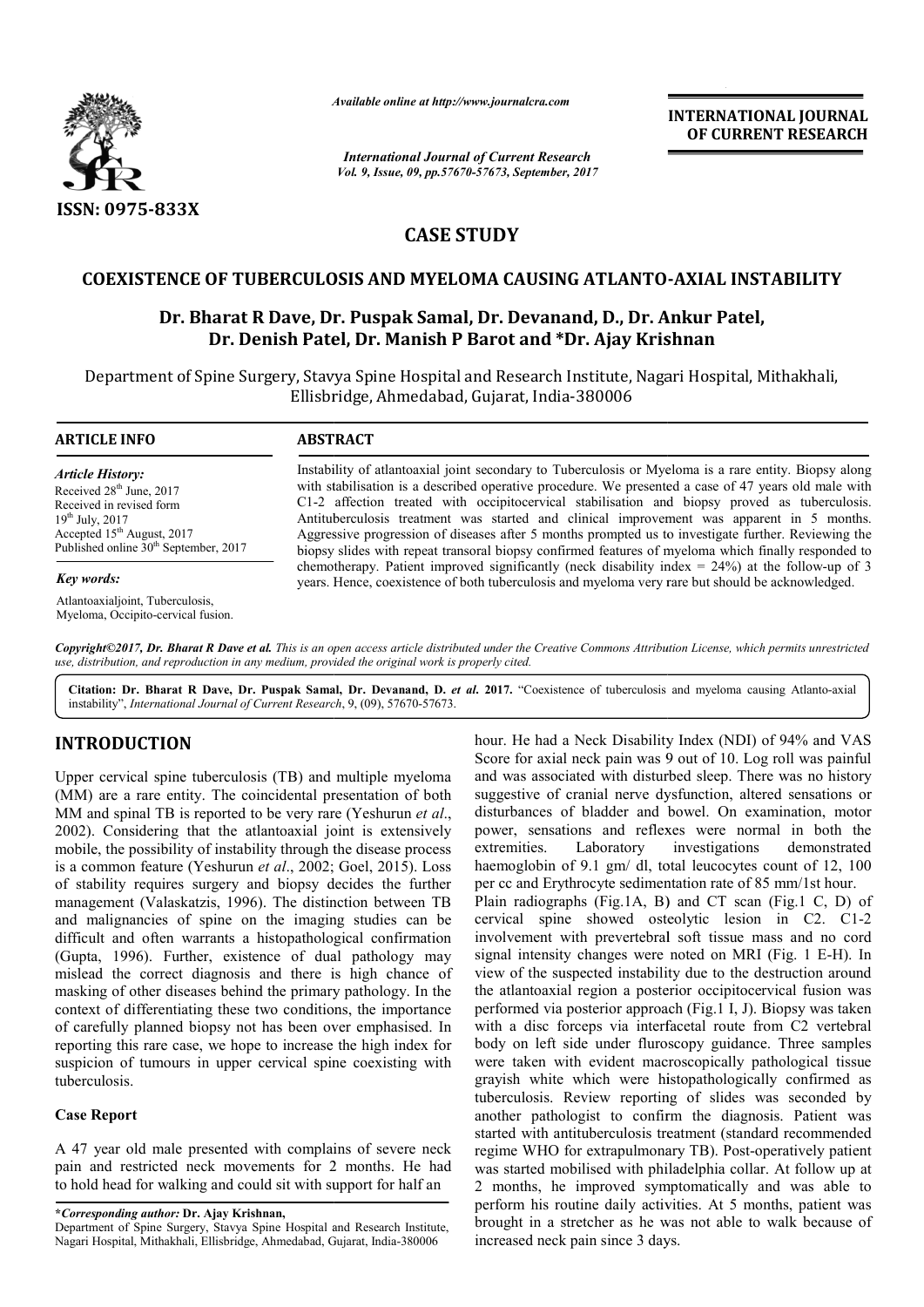

Fig. 1. A Radiograph cervical spine showing osteolytic lesion involving C2 vertebra with destruction of anterior cortex. (B,C,D) left para-saggital, coronal and axial section of CT scan showing irregular expansile lytic destruction of C2 vertebral body and lateral mass left side. (E,F,G,H)T2 axial. T2 saggital, T1 saggital and coronal section of MRI showing of heterogenous lesion affection without cord compression. (I,J) Occipitocervical fixation **with skipped C2 screw**



Fig. 2. A,B,C T2, T1 weighted Saggital MRI at 5 months follow up with aggressive lesion anterior and posterior extension, C3 involvement and gross destruction. (D) MR myelogram showing complete block. (E) Axial T2 image showing homogenous lesion with cord. compression and with right side more affection, contrasting to preoperative left side affection (F) Lateral Radiograph showing affection with pre-vertebral soft component. **In situ fixation with probable loosening at middle segment**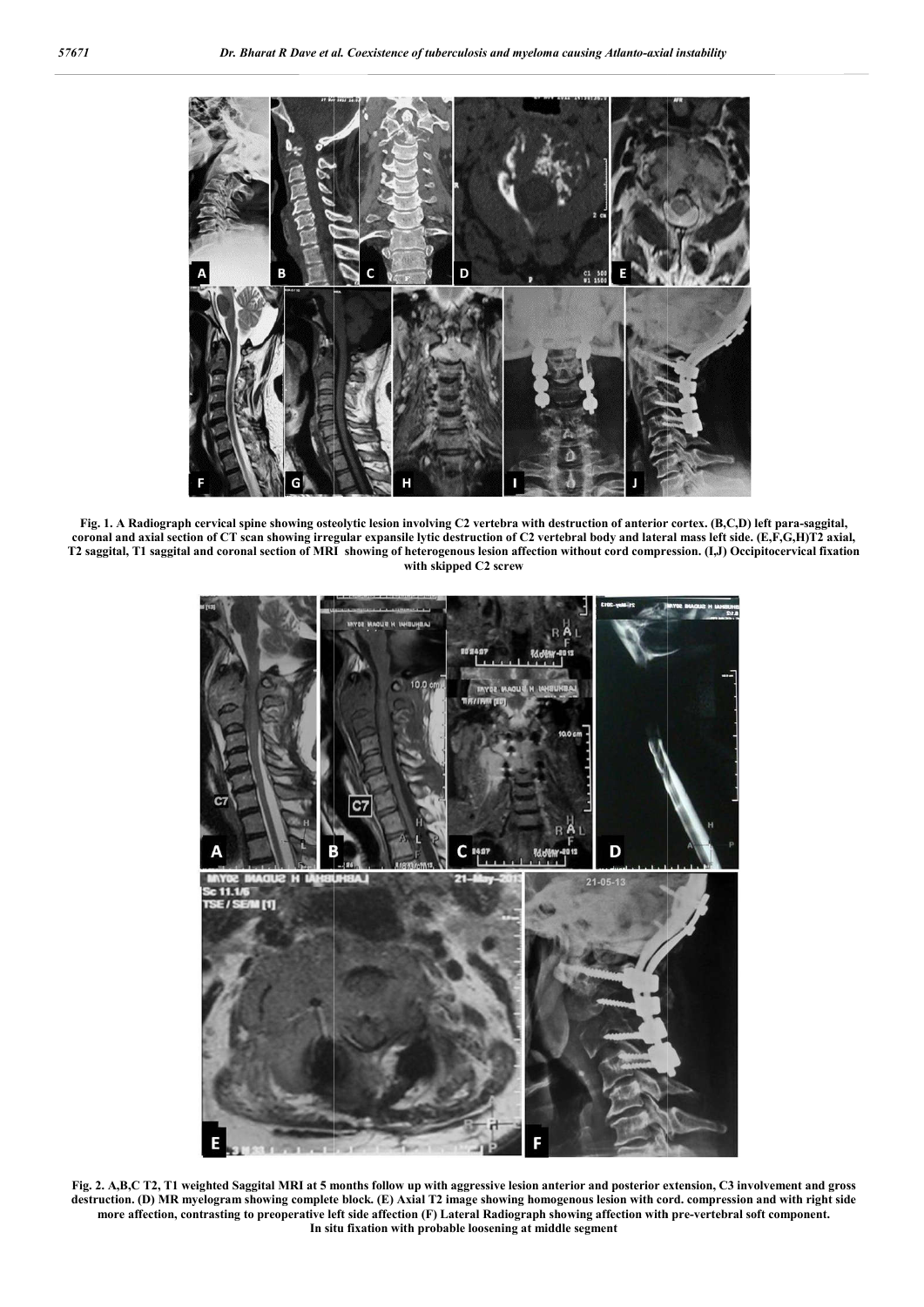

Fig. 3. A T2 saggital MRI image at 8 months with 2 months chemotherapy complete resolution of lesion. (B) compression.(C) 8 months radiograph showing loosening of implant one side. The patient ambulatory with NDI 32%.(D) Radiograph at **3 year with arrested loosening and stable construct with NDI 24%. Normalised soft tissue shadow**

Neurology examination revealed within normal limits. Laboratory investigations demonstrated haemoglobin of 10gm/ dl, total leucocytes count of 9, 100 per cc and Erythrocyte sedimentation rate of 100 mm/1st hour. Further imaging showed gross destruction of C1-2 and increase in the soft tissue mass on MRI (Fig. 2 A-F). Biopsy slides were reviewed again at two other centres that reported findings consistent with tuberculosis. CT guided transoral biopsy for reconfirmation was done. Biopsy turned out to be myeloma. Further investigations were carried that included skeletal survey radiographs of skull, chest, pelvis and Ultrasound abdomen was normal. Bone marrow biopsy showed 30% malignant plasma cells and serum immunoelectrophoresis was abnormal (IgG kappa monoclonal gammopathy, presence of M band and altered globulin levels - low alpha one, high alpha 2 and high gamma). Patient was referred to oncologist and treated with 6 monthly cycles of chemotherapy with zolendronic acid, dexamethasone and thalidomide. In follow-up, patient recovered gradually and MRI at 2 months post chemotherapy (Fig. 3 A-C). At the end of 6 months of treatment NDI was 56% and VAS was 5/10. Serial radiographs were taken and the (Fig. 3 A-C). At the end of 6 months of treatment NDI was 56% and VAS was 5/10. Serial radiographs were taken and the end of follow-up was at 3 year (NDI 24% and VAS 3/10) with near normal attainment of bone density of C1-2 (Fig.3 D). 1 of C1-2 and increase in the soft tissue<br>F). Biopsy slides were reviewed again<br>nat reported findings consistent with<br>1 transoral biopsy for reconfirmation<br>rned out to be myeloma. Further<br>rried that included skeletal surve

### **DISCUSSION**

The co-existence of these two diseases, MM associated with spinal TB is unusual and the diagnosis is challenging. Both diseases are considered differential diagnosis, as the The co-existence of these two diseases, MM associated with spinal TB is unusual and the diagnosis is challenging. Both diseases are considered differential diagnosis, as the presentations are similar (George and Sadovsky, review of the medical literature revealed paucity of information regarding coincidental presentation of myeloma and spinal tuberculosis (TB) due to the rare occurrence. MM of spine is not rare. However, it is uncommon to involve the high cervical spine (Yeshurun *et al*., 2002). Solitary myeloma especially in spine (Yeshurun *et al.*, 2002). Solitary myeloma especially in the C1-2 region is rare and as a potential cause of atlanto-axial dislocation, seldom reported in the literature (Goel, 2015). Multiple myeloma is a condition of malignant plasma cell Multiple myeloma is a condition of malignant plasma cell<br>proliferation derived from a single B-cell lineage (George and Sadovsky, 1999). These cells produce monoclonal immuneglobulins, most commonly either immunoglobulin G (IgG) or immunoglobulin A (IgA). Making the diagnosis includes demonstrating these M-proteins in either serum or urine, proving the presence of more than 10% of these malignant plasma cells in the bone marrow and observing the clinical manifestations of the disease (George and Sadovsky, 1999). Cervical and upper thoracic spine is rarely affected, whereas vertebrae of lower thoracic spine are more likely to be involved (Waldestrom, 1970; Schiller, 1993). Spinal TB accounting for about 2% of all TB cases, results mainly from the reactivation of quiescent vertebral foci produced during an earlier infection (Nussbaum *et al*., 1995). TB of the craniovertebral region is very rare and is reported in less than 1% of all cases of spinal of quiescent vertebral foci produced during an earlier infection (Nussbaum *et al.*, 1995). TB of the craniovertebral region is very rare and is reported in less than 1% of all cases of spinal tuberculosis (Tuli, 1974). B the craniovertebral junction have been reported to present with neurological deficit (An et al., 1991; Pandya, 1971). In this case the patient had no neurological deficit but significant case the patient had no neurological deficit but significant affection of C1-2 needing stabilisation. MRI report suggested TB and it was confirmed by open biopsy as well. Immediate outcome after posterior stabilisation was good as seen by improvement in NDI score and general condition. But increased neck pain and failure to improve at 5 months prompted to investigate further and repeat MRI suggested aggressive progression of pathology. The reason for failure of diagnosis has been hypothesised due to either improper biopsy specimen or coexisting TB and MM or MM triggering a latent TB. Qualitatively or Quantitatively inadequate biopsy sample has been reported a reason for failed diagnosis. Open biopsy or definitive surgical biopsy have better yield and positivity in comparison to fluoroscopically guided biopsy and CT guided biopsy (Ghelman, 1998). In this case though an adequate sample has been taken with macroscopically looking abnormal tissue, the sample showed only one lesion. It was taken from the centre of the lesion thus would have yielded active tuberculous tissue, where the infective disease might have lysed the tumour tissue. On recurrence of the lesion, review of the biopsy slides was done by two different pathologists who reconfirmed the TB reporting. The second biopsy at 5 months which was taken transorally, reported the diagnosis of plasmacytoma but did not revealed TB. This would have been globulins, most commonly either immunoglobulin G (IgG) or<br>immunoglobulin A (IgA). Making the diagnosis includes<br>demonstrating these M-proteins in either serum or urine,<br>proving the presence of more than 10% of these malign Cervical and upper thoracic spine is rarely affected, whereas vertebrae of lower thoracic spine are more likely to be involved Waldestrom, 1970; Schiller, 1993). Spinal TB accounting for come after posterior stabilisation was good as seen by provement in NDI score and general condition. But reased neck pain and failure to improve at 5 months mpted to investigate further and repeat MRI suggested gressive pr has been taken with macroscopically looking abnormal<br>he sample showed only one lesion. It was taken from<br>tre of the lesion thus would have yielded active<br>lous tissue, where the infective disease might have rapy complete resolution of Iesion. (B) MR myelogram showing no<br>
me side. The patient ambulatory with NDI 32%.(D) Radiograph at<br>
vitih NDI 24%. Normalised soft tissue shadow<br>
in with NDI 24%. Normalised soft tissue shadow<br>